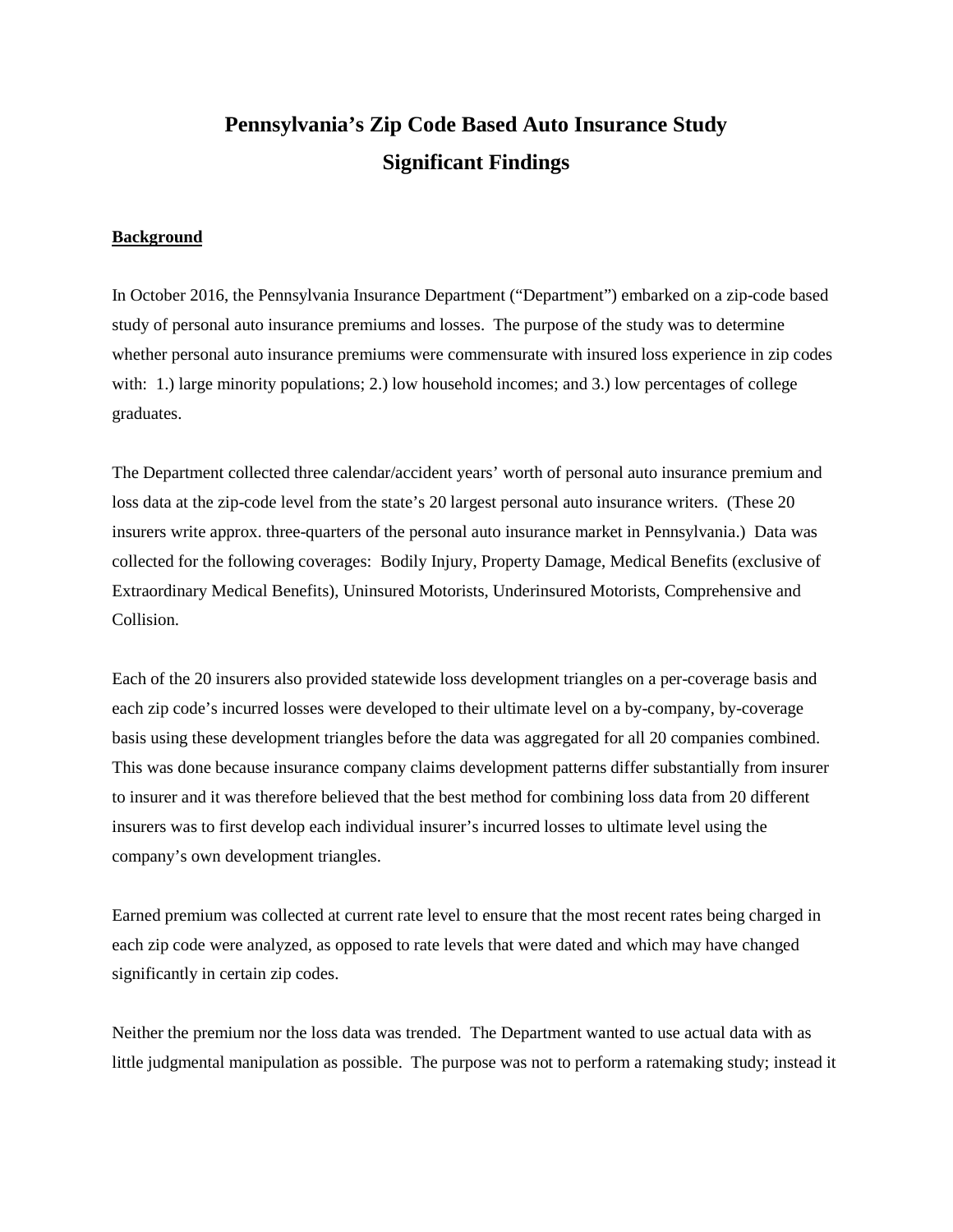was to determine whether zip codes with certain demographic concentrations were being charged higher or lower average premiums without evidence of corresponding higher or lower insured losses.

In order to measure how premiums compare to losses in the zip codes being studied against the state as a whole, incurred losses developed to ultimate level were divided by earned premiums at current rate level both on a statewide basis and for the zip codes being studied (in the aggregate). This yielded a statewide "loss ratio" to which a comparison could be made for the zip codes being analyzed.

If the zip codes being analyzed have a lower loss ratio (in the aggregate) than the statewide loss ratio, this might indicate that the rates being charged in those zip codes are higher when compared to their auto insurance losses than the state as a whole.

Conversely, if the zip codes being analyzed have a higher loss ratio (in the aggregate) than the statewide loss ratio, this might indicate that the rates being charged in those zip codes are lower when compared to their auto insurance losses than the state as a whole.

# **Significant Findings**

# 1.) Majority African-American Zip Codes

According to zipatlas.com, there are 28 zip codes in Pennsylvania with majority African American populations. These 28 zip codes encapsulated 489,603 earned car-years in the study. The study's combined loss ratio for these 28 zip codes was 66.9%, which is higher than the study's statewide loss ratio of 64.0%.

## 2.) Highest Hispanic Populated Zip Codes

Using zipatlas.com, the 25 zip codes in Pennsylvania with the highest percentage Hispanic populations were selected. These 25 zip codes encapsulated 687,915 earned car-years in the study. The study's combined loss ratio for these 25 zip codes was 71.3%, which is higher than the study's statewide loss ratio of 64.0%.

## 3.) Zip Codes with Lowest Median Household Incomes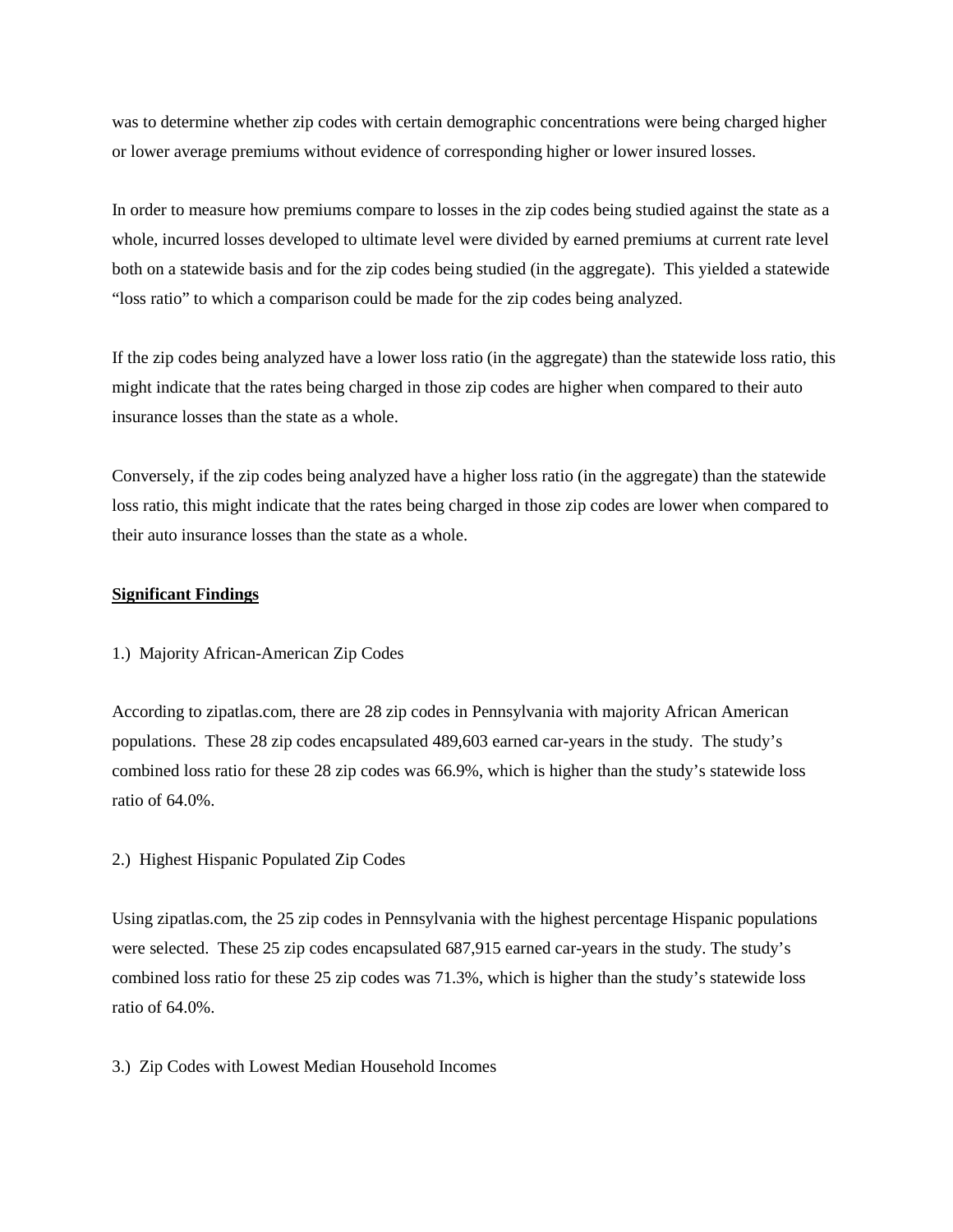Using zipatlas.com, the 25 zip codes in Pennsylvania with the lowest median household incomes were selected. (Zip codes listed with \$0 median household incomes were excluded.) These 25 zip codes encapsulated 98,740 earned car-years in the study. The study's combined loss ratio for these 25 zip codes was 67.3% which is higher than the study's statewide loss ratio of 64.0%.

As more than half of the above-mentioned zip codes had populations under 1,000 according to zipatlas.com, a second study was performed including the 25 zip codes with the lowest median household incomes and populations greater than 1,000. These 25 zip codes encapsulated 224,273 earned car-years in the study. The study's combined loss ratio for these 25 zip codes was 67.8% which is higher than the study's statewide loss ratio of 64.0%.

# 4.) Zip Codes with Lowest Percentage of College Graduates

Using zipatlas.com, the 25 zip codes in Pennsylvania with the lowest percentages of 4-year college graduates were selected. As many of these zip codes had low populations, only those zip codes with populations greater than 1,000 (according to zipatlas.com) were included among the 25 selected. These 25 zip codes encapsulated 168,496 earned car-years in the study. The study's combined loss ratio for these 25 zip codes was 67.4% which is higher than the study's statewide loss ratio of 64.0%.

#### **Potential Need for Future Study**

The Department had hoped to collect the requested loss data by the tort election of the claimant for the following coverages: Bodily Injury, Medical Benefits, Uninsured Motorists and Underinsured Motorists. However, industry representatives stated that loss data at this level of detail was not available and the Department therefore moved forward with the study without this information.

If there are credible and material differences in claim development patterns between limited tort claims and full tort claims, then developing each company's losses for these coverages based on the company's statewide (combined limited and full tort claims) loss development triangles may understate or overstate ultimate losses in zip codes where limited vs. full tort election differs significantly from the statewide averages.

#### **Next Steps**